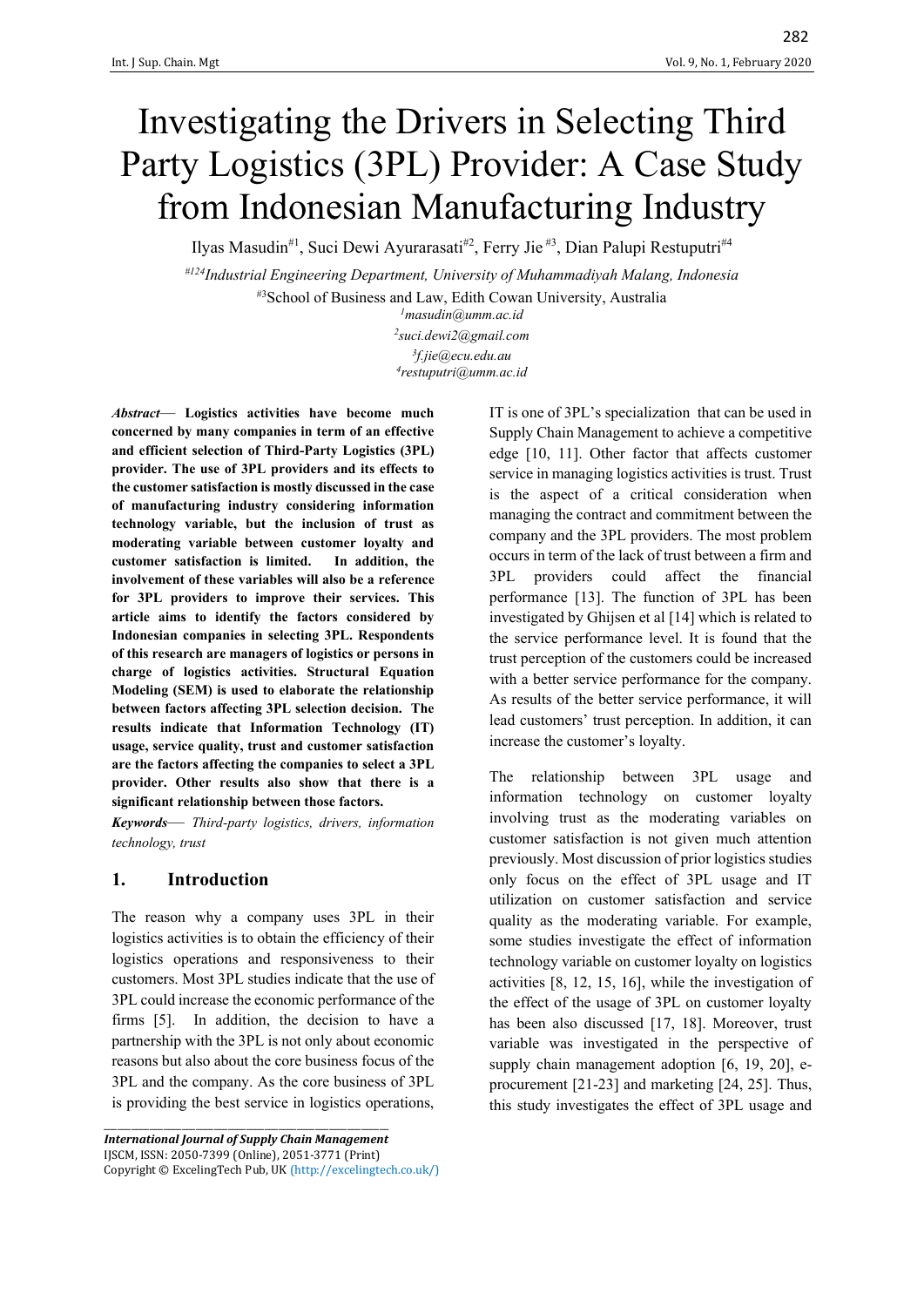| Author                      | <b>3PL Variable Measurement</b> |                            |              |                              |  |  |
|-----------------------------|---------------------------------|----------------------------|--------------|------------------------------|--|--|
|                             | Н<br>usage                      | <b>Customer</b><br>loyalty | <b>Trust</b> | <b>Customer satisfaction</b> |  |  |
| Evangelista and Sweeney [1] |                                 |                            |              |                              |  |  |
| Lai, Zhao et al. $[3]$      |                                 |                            |              |                              |  |  |
| Masudin, Wastono et al.[6]  |                                 |                            |              |                              |  |  |
| Innis and La Londe [8]      |                                 |                            |              |                              |  |  |
| Tontini, Söilen et al.[12]  |                                 |                            |              |                              |  |  |

**Table 1.** Considered Variables on The Use of 3PL

information technology on customer loyalty, while trust is used to moderate those relationships to customer satisfaction.

#### **2. Literature Review**

Third-party logistics (3PL) is the function of logistics operations outside the company which has specialization in logistics areas of handling and managing organization's logistics processes. The most reason for firms operates their logistics operations to the third party are the specialization of 3PL providers in technology and other resources so the firm can focus on their core businesses. The fact that 3PL provider is now the demanding party in logistics and supply chain activities, many researches currently focus on the criteria in selecting 3PL. The adoption of the outsourcing strategy has been discussed intensively in term of the global market invasion and the increased global competitiveness. According to Gino, Marco et al [26] a third-party logistics (3PL) provider creates the adding value on firm's logistics operations that help them to become more competitive, more profitable and responsive. Table 1 informs the previous studies discuss the usage of 3PL and IT on customer loyalty and the use of trust on customer satisfaction.

Table 1 shows that the variables used by manufacturing industries for selecting 3PL providers are IT usage, customer loyalty and customer satisfaction, while trust is not involved in the constructs that combining those three variables.

# **2.1 The Role of Information Technology (IT)**

As the third-party logistics (3PL) employees the expertise is in the logistics operations for handling company's logistical processes to aim today's global competitiveness, IT provided by the 3PL is the critical factors. The Role of 3PL IT is the significant aspect in advancing logistics services in uncertain supply chain environment. IT is currently the hottest discussion in logistics research. The intensive investigation of the use of IT in 3PL providers has

been investigated by Evangelista and Sweeney [1]. They discuss the logistics competency in IT of 3PL and its impact on the ultimate logistics services. The integration of IT into logistics activities on the channels of the supply chain was also discussed in Porter and Millar [27]. It is suggested that those integrations could potentially add the value of supply chain strategy. Based on the study by Lai, Zhao et al. [3], IT has potentially helped the supply chain of the firm in facing the uncertain demand, increasing the accuracy of delivery, increasing flexibility and reducing costs that will finally increase the firm's profit. Other investigation by Sauvage [28] found that IT is a critical variable to achieve an advanced competitive business.

## **2.2 Information Technology (IT) Usage in 3PL**

3PL providers have been a new strategy for firms to operate their logistics operations and therefore IT capability of 3PL providers would bring a new eservices and a new function in term of business to business (B2B) or business to customers (B2C) activities [1]. It is clear that the capability of IT of 3PL providers could leverage some logistics costs includes distribution and inventory costs. It is also bridging the integration of the channels of the supply chain in effective and efficient ways. The IT capability of 3PL providers could enable the ultimate customizations of products for customers as well as reducing lead times of product replenishment. In short-term periods, the adoption of IT in 3PL providers could impact significantly on the customer service in because some logistics activities have been value-added [12]. More specific, the study about IT indicators that impact on logistics and supply chain performance, there are some indicators should be concerned by firms and 3PL providers such as IT research and development quality, the utilization of IT, and management concern on IT [4].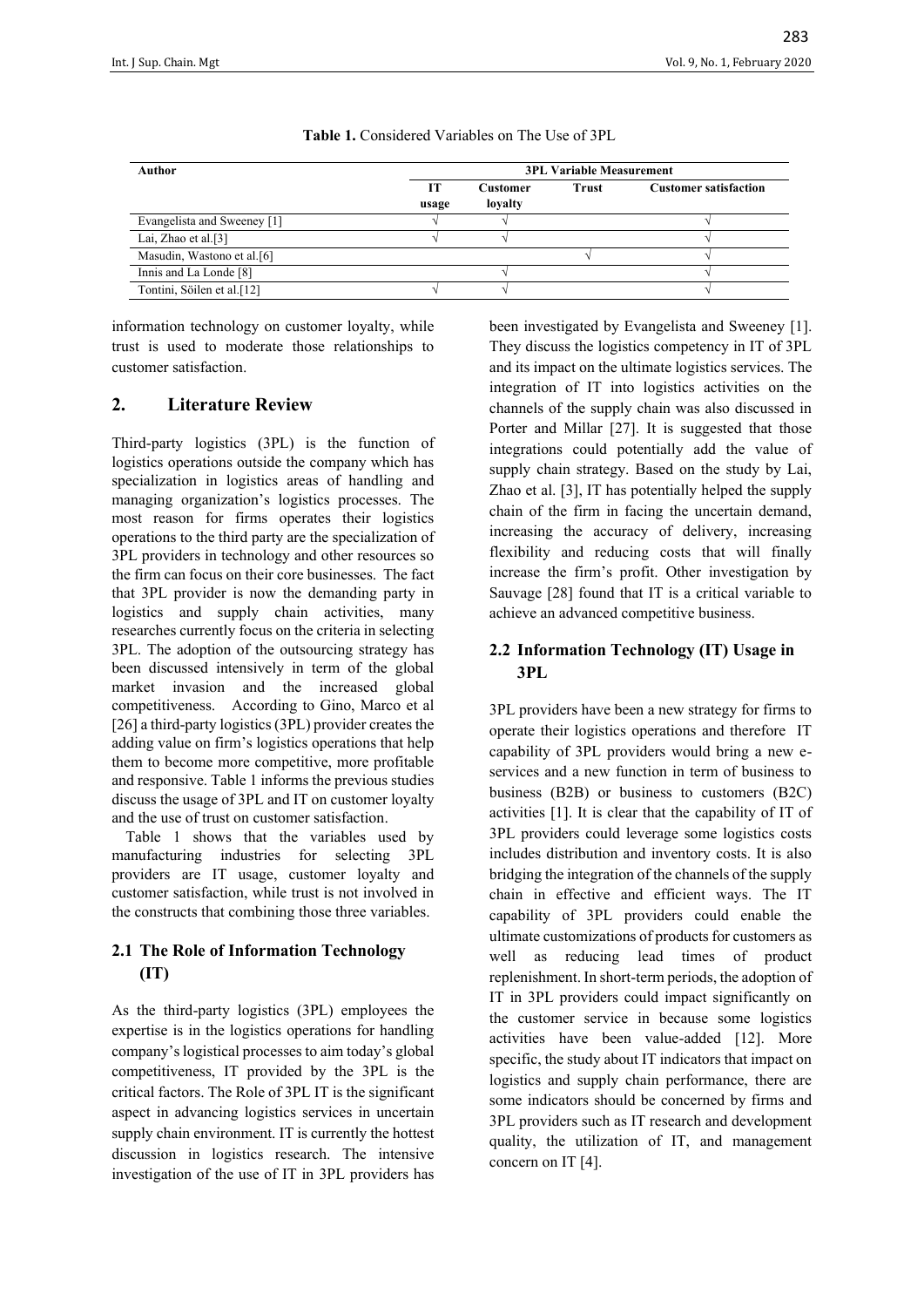### **2.3 Role of Trust in 3PL**

Trust is concerned with an output of well quality of internal services within the organizations. Thus, the better quality provided in internal service of the firm, the level of trust is higher. Trust plays a very important role in developing the relationship between two parties both internal and external [6, 29]. In marketing studies, the trust concept has been given much attention because of its impact on the long-term benefit gained by the parties involved in the relationship. Trust is identified as the person's behaviors intention to involve and maintain the relationship as a commitment to achieve the goals [30].

The definition of trust stated by Gefen et al. [31], which is defined as "a set of specific beliefs dealing mainly with the integrity, benevolence (trustee caring and motivation to act in the trustee's interest), competence and predictability of a particular vendor" is used in this study. In term of external relationship, a firm which has a relationship with 3PL providers is potentially having a significant loss of investment if they do not maintain trust as a B2B basis. Otherwise, a negative consequence such as distrust and termination of the relationship will occur between firms and 3PL providers.

#### **2.4 Customer Relationship Outcomes**

The image of the product depends on the perception of customers judgment of the performance of the products based on their expectation [32]. Bejou and Palmer [33] believed that reducing perceived risk, lowering cost of orders, up-leveling customer loyalty and increasing customer satisfaction could not be done without maintaining customer relationship satisfactory. In addition, the maintained customer relationship could be the weapon on costbased competition [34] as well as increasing the market share [35].

Most studies in marketing and logistical operation try to link customer satisfaction and organization's performance. Customers tend to be more satisfied with providers who have a better delivery performance. For example, the study by Wulf, Odekerken-Schröder et al. [9] found that a better delivery performance is the aspect that will tend to customers satisfaction. Moreover, the performance of customer satisfaction can be achieved by a higher service quality. Bansal and Taylor [36] stated there is a significant relationship between the responsiveness of customer's demand and buyer satisfaction. Furthermore, It is explicitly stated by Yang, Zhao et al. [37] that customer satisfaction is positively influenced by both operational performance and relational performance.

#### **2.5 Service Performance and 3PL**

Most studies support that 3PL providers impact positively on the firm's performance. The increasing firm's performance can be achieved in the ways of cost-cutting of logistics operations, time-saving from delivery and replenishment activities, flexibility increases and also increasing market [18]. The 3PL providers can lead the firms to create valueadding on their products to become more competitive, responsive and more profitable [17]. Subramanian, Gunasekaran et al. [38] proved that 3PL providers have the beneficial functions help most companies to get the advantages in competitiveness and responsiveness. It also helps firms to improve the customer service level and reduce most logistics costs. Moreover, Huo, Ye et al.[39] believe that by using 3PL providers on logistics operations, transaction costs will be eliminated significantly, while Knemeyer, Corsi et al.[40] argue that partnership with 3PL providers will be beneficial for firms in the financial performance as well as service performance.

# **3 Methodology**

The method used in this article is quantitative methods [41]. Quantitative method is used to collect data by using questionnaires distributed to respondents. Then the data will be analyzed with Structural Equation Modeling (SEM) analysis tool to find out whether the hypotheses are relevant to the actual result of research.

#### **3.1 Population and Sample**

The research object of this 3PL study is the medium and big manufacturers located in Eastern Java province – Indonesia, which has more than 20 employees. The survey was held in the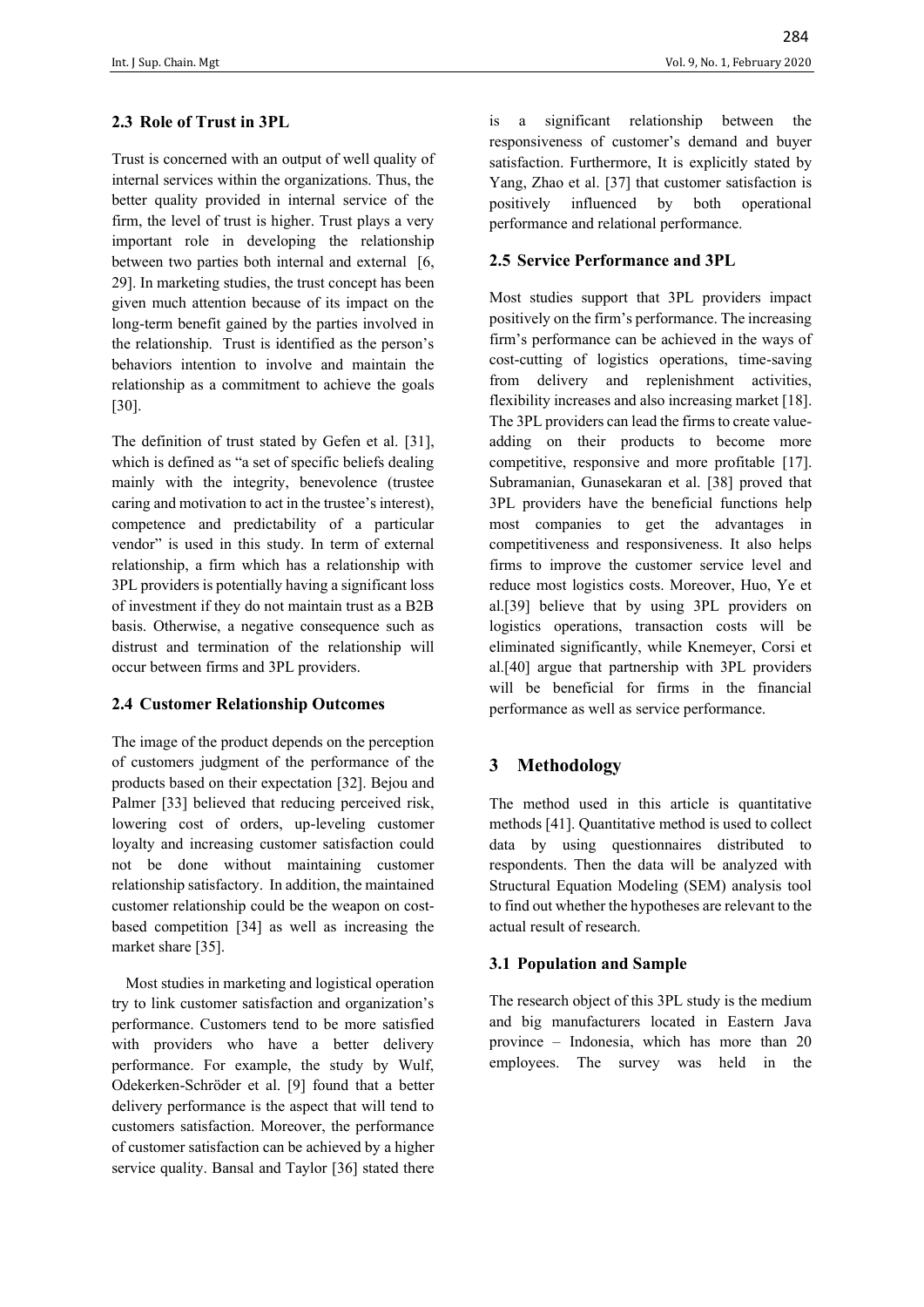| <b>Latent Variable</b> | Indicator                                          | Literature                                |
|------------------------|----------------------------------------------------|-------------------------------------------|
| 3PL usage              | Level of $3PL(X_1)$                                | Arroyo, Gaytan et al. [2]                 |
|                        | Percentage of outsourcing logistics budget $(X_2)$ |                                           |
| IT usage               | Hardware and software performance $(X_3)$          | Byrd & Davidson [4].                      |
|                        | Business application software performance $(X_4)$  |                                           |
|                        | Communications services efficiency $(X_5)$         |                                           |
|                        | Communication service performance $(X_6)$          |                                           |
|                        | Application development cycle time $(X_7)$         |                                           |
|                        | IT investments and expenditures $(X_8)$            |                                           |
|                        | Software maintenance efficiency $(X_9)$            |                                           |
| Service performance    | Delivery dates $(Y_1)$                             | Gassenheimer, Calantone et al. [7]        |
|                        | Order cycle times $(Y_2)$                          |                                           |
|                        | Accuracy $(Y_3)$                                   |                                           |
|                        | Fillrate $(Y_4)$                                   |                                           |
| Trust                  | Commitment $(Y_5)$                                 | Wulf, Odekerken-Schröder, & Iacobucci [9] |
|                        | Openness $(Y_6)$                                   |                                           |
|                        | Risk sharing $(Y_7)$                               |                                           |
| Customer satisfaction  | High-quality relationships $(Y_8)$                 | Wulf, Odekerken-Schröder, & Iacobucci [9] |
|                        | Satisfaction $(Y_9)$                               |                                           |
|                        | Happiness $(Y_{10})$                               |                                           |

#### **Table 1.** Measurement Variables

manufacturing industries which are consisted of major industries such as textile products, food and beverages products, chemical products and electronic products. The selection of those manufacturing industry types because that

#### **3.2 Definition and Constructing Measurements**

Measurement points in the questionnaire in this study are divided into 4 different sections.



**Figure 1.** Research framework model

manufacturing industry provides the biggest value of the gross domestic product of the province. It is around 29.48% compared to other types of products [42]. The sample criteria in this study are the managers and supervisors who work in the manufacturing industry and have the decisions to select 3PL providers for their logistics activities. This study has 10 measurement points which mean that at least 50 respondents have to fill out the questionnaire. In term of measuring the scale of questionnaires, 4-scale points is used, which is from 1 (strongly disagree) until 4 scales (strongly agree).

Respondents are asked to choose from a scale of 1 to 4 to state how closely they are about the statements containing 3PL usage, IT usage, service performance, trust, and customer satisfaction. Further explanation of the measurement variables can be seen in Table 2, which also contains the measurement points for each variable.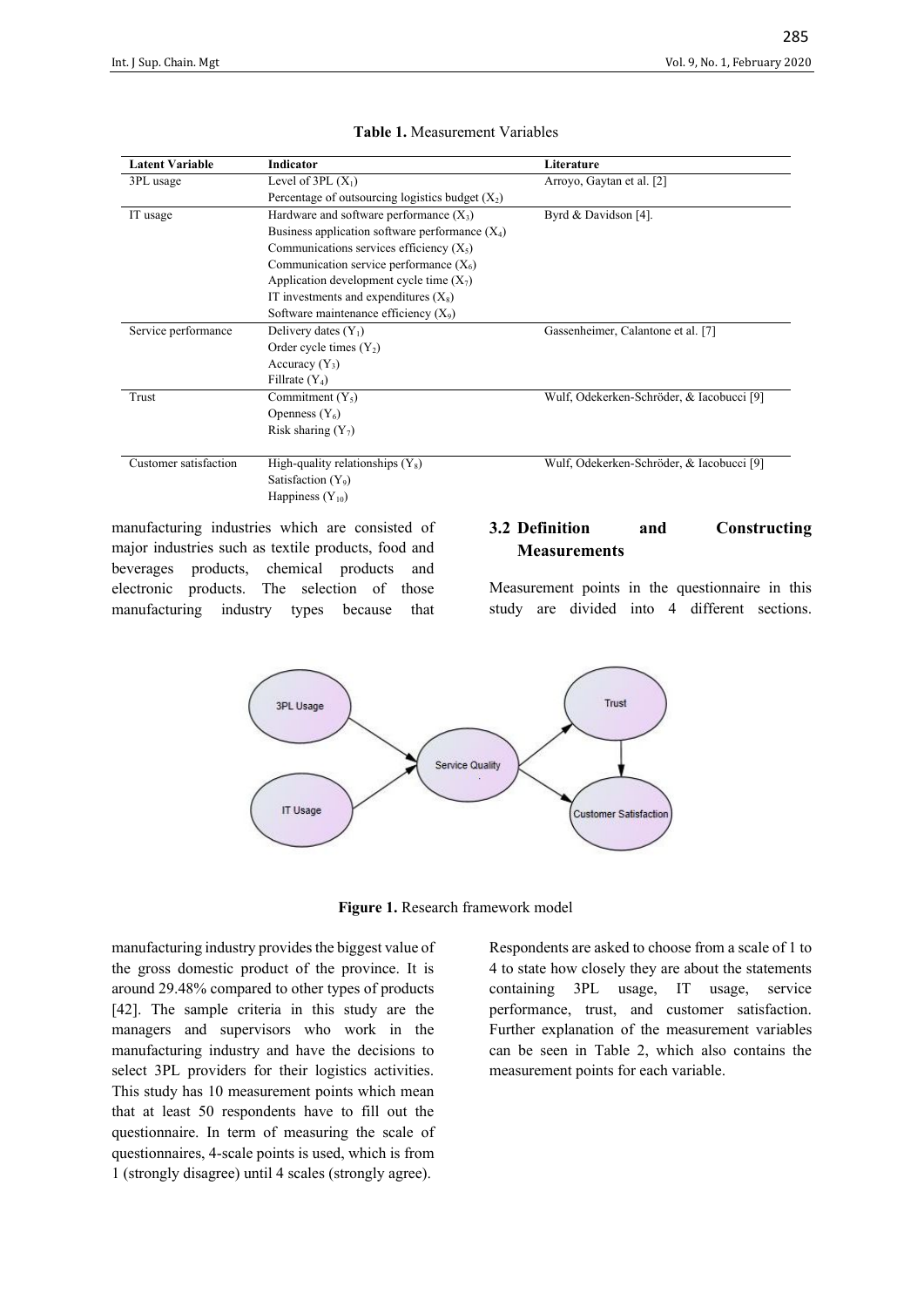| Variable  | Item     | r Value | Sig  | <b>Validity</b> | Cron-bach | <b>Reliability</b> |
|-----------|----------|---------|------|-----------------|-----------|--------------------|
| 3PL Usage | $X_{11}$ | 0.856   | 0.00 | Valid           |           |                    |
| $(X_1)$   | $X_{12}$ | 0.896   | 0.00 | Valid           | 0.694     | Reliable           |
| IT Usage  | $X_{21}$ | 0.639   | 0.00 | Valid           |           |                    |
| $(X_2)$   | $X_{22}$ | 0.683   | 0.00 | Valid           | 0.773     |                    |
|           | $X_{23}$ | 0.585   | 0.00 | Valid           |           |                    |
|           | $X_{24}$ | 0.645   | 0.00 | Valid           |           | Reliable           |
|           | $X_{25}$ | 0.751   | 0.00 | Valid           |           |                    |
|           | $X_{26}$ | 0.666   | 0.00 | Valid           |           |                    |
|           | $X_{27}$ | 0.607   | 0.00 | Valid           |           |                    |

|  |  | <b>Table 3.</b> Validity and Reliability of IT Usage $(X_2)$ |  |  |
|--|--|--------------------------------------------------------------|--|--|
|--|--|--------------------------------------------------------------|--|--|

**Table 2.** Validity and Reliability of Trust  $(Y_2)$ 

| Construct            | Item     | r Value | <b>Sig</b> | <b>Validity</b> | <b>Cronbach Alpha</b> | <b>Reliability</b> |
|----------------------|----------|---------|------------|-----------------|-----------------------|--------------------|
|                      | $Y_{11}$ | 0.669   | 0.00       | Valid           |                       |                    |
|                      | $Y_{12}$ | 0.728   | 0.00       | Valid           |                       |                    |
| Service              | $Y_{13}$ | 0.665   | 0.00       | Valid           |                       |                    |
| <b>Quality</b>       | $Y_{14}$ | 0.604   | 0.00       | Valid           |                       |                    |
| $(Y_1)$              | $Y_{15}$ | 0.619   | 0.00       | Valid           | 0.842                 | Reliable           |
|                      | $Y_{16}$ | 0.620   | 0.00       | Valid           |                       |                    |
|                      | $Y_{17}$ | 0.686   | 0.00       | Valid           |                       |                    |
|                      | $Y_{18}$ | 0.716   | 0.00       | Valid           |                       |                    |
|                      | $Y_{19}$ | 0.677   | 0.00       | Valid           |                       |                    |
| Trust $(Y_2)$        | $Y_{21}$ | 0.845   | 0.00       | Valid           |                       |                    |
|                      | $Y_{22}$ | 0.796   | 0.00       | Valid           | 0.736                 | Reliable           |
|                      | $Y_{23}$ | 0.787   | 0.00       | Valid           |                       |                    |
| Customer             | $Y_{31}$ | 0.865   | 0.00       | Valid           |                       |                    |
| Satisfaction $(Y_3)$ | $Y_{32}$ | 0.817   | 0.00       | Valid           | 0.736                 | Reliable           |
|                      | $Y_{33}$ | 0.842   | 0.00       | Valid           |                       |                    |

Based on the research framework model and the construct of the research, we can posit 5 hypotheses that dealing with the 3PL provider:

a. H1: The level of usage of 3PL has a positive relationship with customer performance

b. H2: The information level of technology in 3PL is positively related to service quality

c. H3: Service quality has a positive relationship to customer satisfaction

d. H4: Service quality has a positive relationship with trust

e. H5: Trust has a positive relationship with customer satisfaction

#### **4 Results and Discussion**

#### **4.1 Population and Sample**

The reliability of the constructs in this study is tested using Cronbach's alpha test (shown in Table 3). The purposive samples are chosen as respondents who are expected to answer all the provided questions. The number of the sample who filled in the questionnaires are 101 respondents. This study uses

the standard value of standard Cronbach's alpha ≥ 0.60 [43]. Table 3 shows the reliability value uses Cronbach's alpha, which indicates that all the value of the questions for X's variables is acceptable (Alpha  $>0.600$ ) or reliable. It is also shown that the first construct, 3PL usage and IT usage, have a higher alpha than 0.600, which are reliable questions provided to respondents. Validity and reliability results for variables are shown in Table 3.

Test of validity results indicates that all the instruments in 3PL usage (X1) and IT usage (X2)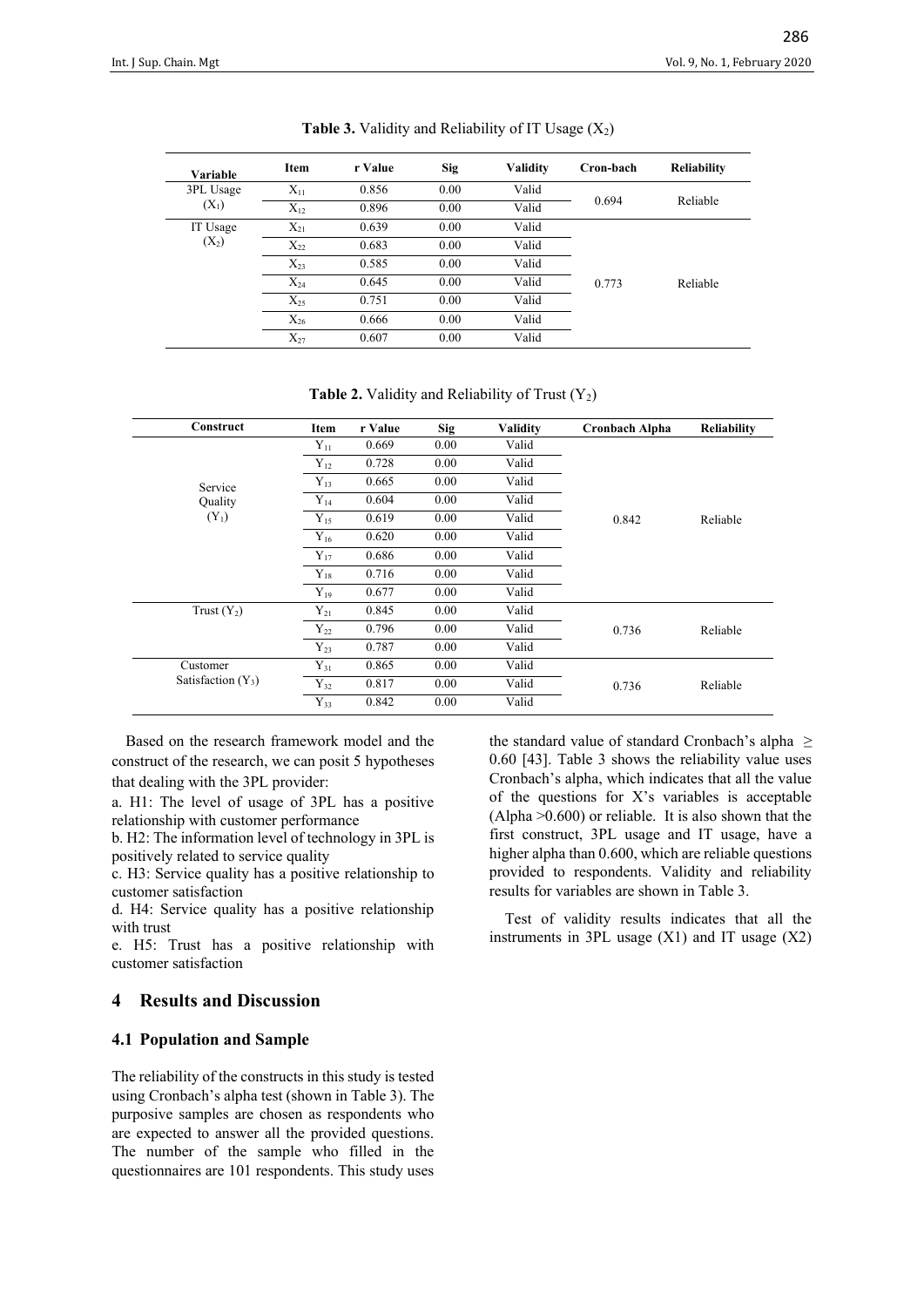| <b>Relation of Variables</b> | Significant | Linearity |
|------------------------------|-------------|-----------|
| $X_1 \rightarrow Y_1$        | 0.000       | Linear    |
| $X_2 \rightarrow Y_1$        | 0.000       | Linear    |
| $Y_1 \rightarrow Y_2$        | 0.002       | Linear    |
| $Y_1 \rightarrow Y_3$        | 0.000       | Linear    |
| $Y_2 \rightarrow Y_3$        | 0.000       | Linear    |

**Table 4.** Results of Linearity Test



**Figure 1.** Result of The Estimated Model

construct are valid. For instance, for the construct of 3PL usage, two instruments (X11 and X12) which are represented by two questions regarding with the 3PL usage value more than 0.05 that indicates all those instruments in these two constructs are valid. Moreover, for the construct of 3PL IT usage, seven instruments  $(X21 - X27)$ , which are corresponded to the questions dealing with the usage of IT in 3PL providers have value more than 0.05, which concludes all those instruments are valid (see Table 4).

Table 4 shows the reliability value uses Cronbach's alpha for Y's variables, which indicates that all the value of the questions for Y's variables is acceptable (Alpha  $> 0.600$ ) or reliable. The results also show that the construct of service quality (Y1) is the highest value of Cronbach Alpha (0.842) which is the most reliable questions provided to respondents than the others. Table 4 shows the test of validity results that indicate all the instruments in the construct of service quality  $(Y1)$ , trust  $(Y2)$  and customer satisfaction (Y3) are valid. For instance, for the construct of service quality, trust, and customer satisfaction, all the values are more than 0.05 that indicates that all the instruments provided

are valid.

#### **4.2 Structural Equation Modeling (SEM): Normality and Linearity Test**

Before SEM analysis runs, it should be tested for normality multivariate. In this study, normality multivariate assumption is tested using skewness and kurtosis method and run on AMOS software. The criterion of normality multivariate assumption is accepted as CR value on statistic skewness and kurtosis testing value is  $\pm 2.58$ . Based on results, the CR value is 1.708 which is less than 2.58; so that can be defined that normality assumption is accepted. Moreover, the linearity assumption of the model using curve fit model by SPSS indicates that the relationship of the variables is linear (Table 5).

Besides those above tests, the outlier test is run using Mahalanobis approach to observe the average distance between variables on a multidimensional. AMOS software is used for this test based on the Chi-Square compared to the current degree of freedom on the current significant level (alpha). The results show that the value of Mahalanobis distance on the 34th observation is 43.441; which is less compared with 48.602.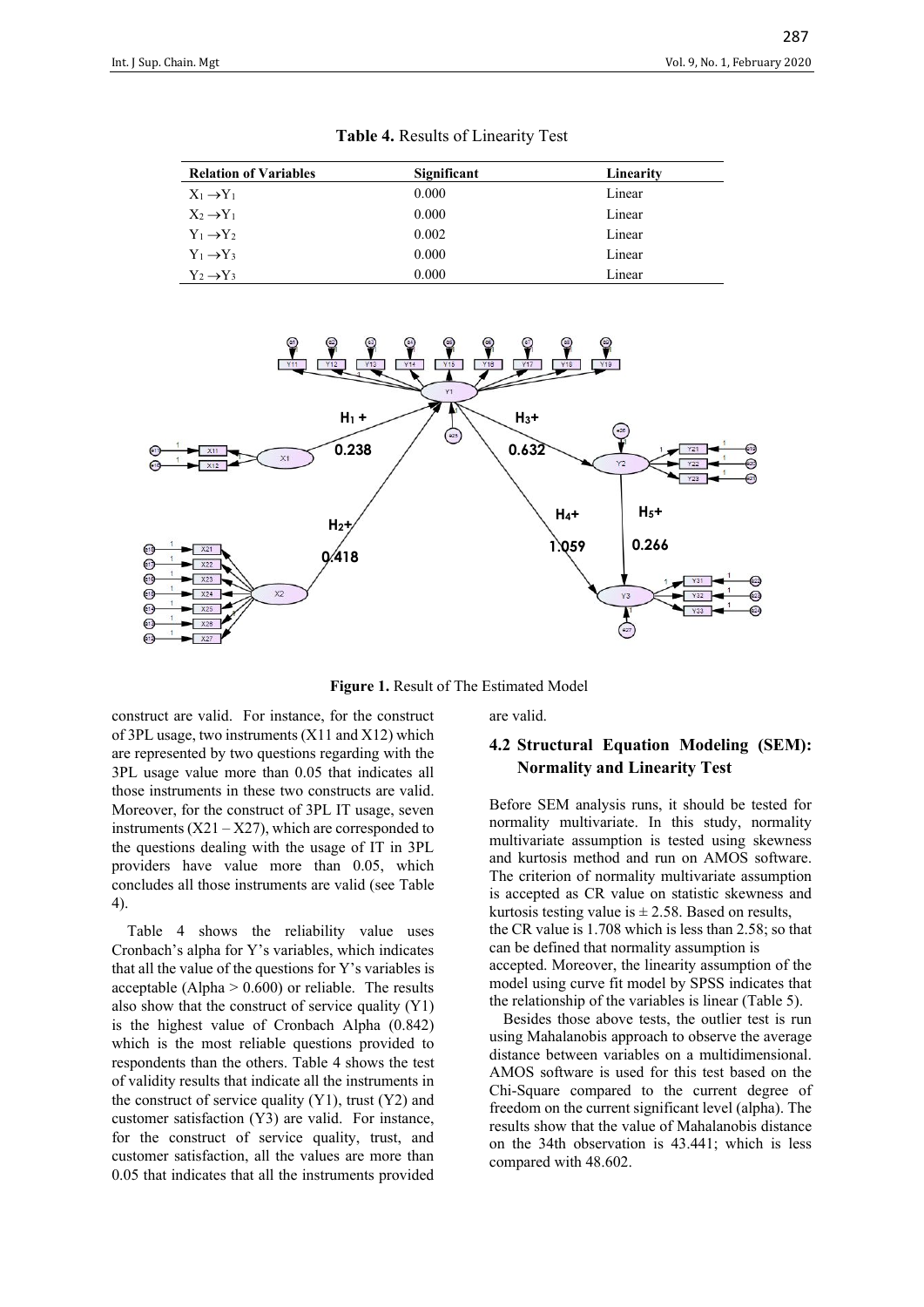#### **4.3 Structural Model Analysis Results**

a number of important managerial implications. It shows that all hypotheses have a significant

| <b>Hypothesis</b>                                             | Coefficient |
|---------------------------------------------------------------|-------------|
| $H1:3PL$ Usage $\rightarrow$ Service Quality                  | 0.238       |
| $H2:IT$ Usage $\rightarrow$ Service Quality                   | 0.418       |
| $H3$ : Service Quality -- $\rightarrow$ Trust                 | 0.632       |
| $H4$ : Service Quality -- $\rightarrow$ Customer Satisfaction | 1.059       |
| $H5: Trust \rightarrow Customer Satis factor$                 | 0.266       |

**Table 5.** Results of Structural Model Analysis (Y<sub>2</sub>)

Based on statistic testing result which has been used, all tested hypotheses have achieved all criteria or can be used as measurement model in this research. Overall, the model of this study is divided to direct influence and indirect influence. Figure 2 shows the result of the structural model of the relationship between 3PL and customer satisfaction. It represents the hypothesis result of X1 to Y1, X2 to Y1, Y1 to Y2, Y1 to Y3, Y2 to Y3.

Table 6 shows the relationship between constructs developed in this study. The relationships are structured according to the hypotheses. The coefficient indicates the strength of the relationship between the dependent (X) and independent variables (Y).

As summarized of the results of this study, 5 hypotheses that have been tested indicate that hypothesis 1: the usage level of 3PL is positively related to customer performance. This result is relevant to the previous study by Purba, Nakamura et al [44] who found that there is a significant contribution of 3PL services to customer performance. Meanwhile, in the hypothesis 2 that indicates the level of IT in 3PL has a positive relationship to service quality, is in line with the findings of the study by Rai, Tang et al [45]and Zuna, Hadiwardoyo et al [46] which believe that in advances in IT, it can play a key role in the business service quality. Moreover, hypothesis 3 in this study found that service quality is positively related to customer satisfaction. This result is similar to the previous study by Russo, Gaudenzi et al. [47]. Finally, in the hypotheses 4 and 5: service quality is positively related to trust and trust is positively related to customer satisfaction are relevant with previous studies [6].

#### **5 Conclusion**

The use of technology in 3PL providers has been widely discussed in previous studies but not many studies have included variables of trust in relation to customer satisfaction. This study investigates the relationships between 3PL providers, IT usage, service quality, trust and customer satisfaction in the case of Indonesian manufacturing Industry. The customer relationship outcomes actors and leads to

influence on the variables. The 3PL providers are not the one who leads to make service quality better. The firms should have IT usage to develop the service quality and built the customer satisfaction. Nevertheless, IT investment should be considered with some prudence. Managers should clearly understand their company's competitive advantages and assess the IT applications for their ability to support these functions, rather than follow current competitors to make a huge IT investment. Although this study focuses on the customer's perspective of outsourcing, the findings also have implications for the 3PL providers. By building trust, 3PL providers may be able to improve customer satisfaction. The results of this study are expected to be used as a reference for manufacturing industries in Indonesia and other developing countries in choosing 3PL providers. Further study should be carried out that 3PL provider manager's understanding of customer relationships, service quality, and trust in their customer relationships in their logistics channels reveals greater trends.

#### **References**

- [1] P. Evangelista and E. Sweeney, "Technology usage in the supply chain: the case of small 3PLs," *The International Journal of Logistics Management,* vol. 17, pp. 55-74, 2006.
- [2] P. Arroyo, J. Gaytan, and L. de Boer, "A survey of third party logistics in Mexico and a comparison with reports on Europe and USA," *International Journal of Operations & Production Management,* vol. 26, pp. 639-667, 2006.
- [3] F. Lai, X. Zhao, and O. Wang, "Taxonomy of information technology strategy and its impact on the performance of third-party logistics (3PL) in China," *International Journal of Production Research,* vol. 45, pp. 2195-2218, 2007.
- [4] T. A. Byrd and N. W. Davidson, "Examining possible antecedents of IT impact on the supply chain and its effect on firm performance," *Information & Management,*  vol. 41, pp. 243-255, 2003.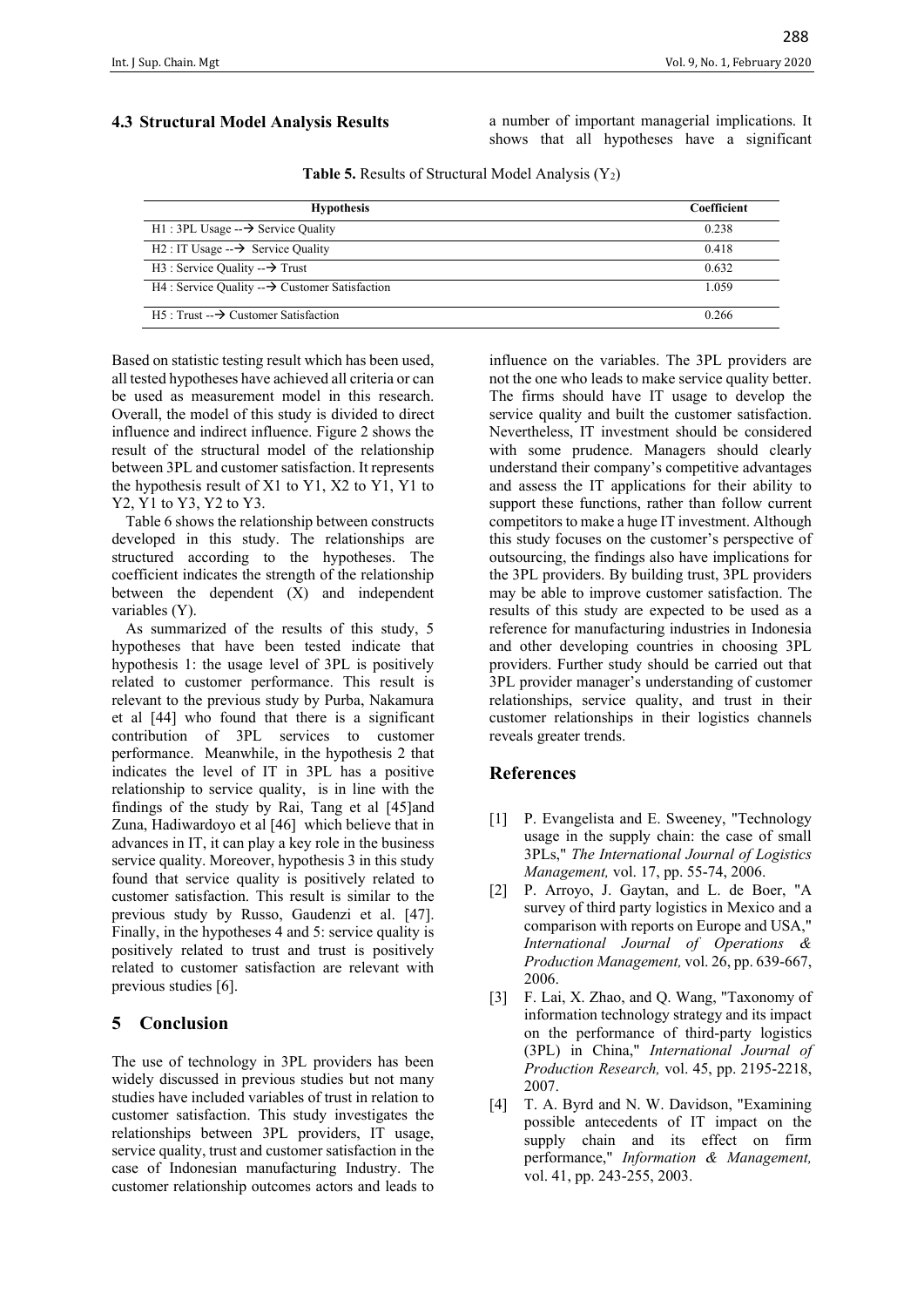- [5] S. Maas, T. Schuster, and E. Hartmann, "Stakeholder Pressures, Environmental Practice Adoption and Economic Performance in the German Third-party Logistics Industry—A Contingency Perspective," *Journal of Business Economics,* vol. 88, pp. 167-201, 2018.
- [6] I. Masudin, T. Wastono, and F. Zulfikarijah, "The Effect of Managerial Intention and Initiative on Green Supply Chain Management Adoption in Indonesian Manufacturing Performance," *Cogent Business & Management,* p. 1485212, 2018.
- [7] J. B. Gassenheimer, R. J. Calantone, and J. I. Scully, "Supplier involvement and dealer satisfaction: implications for enhancing channel relationships," *Journal of Business & Industrial Marketing,* vol. 10, pp. 7-19, 1995.
- [8] D. E. Innis and B. J. La Londe, "Customer service: the key to customer satisfaction, customer loyalty, and market share," *Journal of business Logistics,* vol. 15, p. 1, 1994.
- [9] K. D. Wulf, G. Odekerken-Schröder, and D. Iacobucci, "Investments in consumer relationships: A cross-country and crossindustry exploration," *Journal of marketing,*  vol. 65, pp. 33-50, 2001.
- [10] H. Zhang and S. C. Okoroafo, "Third-party logistics (3PL) and supply chain performance in the Chinese market: a conceptual framework," *Engineering Management Research,* vol. 4, p. 38, 2015.
- [11] S. N. A. Zulkiffli, M. Sebadak, J. M. Yusoff, and S. F. Padlee, "Competitive Capabilities of Malaysian SMEs: In The Perspectives of Business and Public Policies."
- [12] G. Tontini, K. S. Söilen, and R. Zanchett, "Nonlinear antecedents of customer satisfaction and loyalty in third-party logistics services (3PL)," *Asia Pacific Journal of Marketing and Logistics,* vol. 29, pp. 1116- 1135, 2017.
- [13] I. W. G. Kwon and T. Suh, "Factors affecting the level of trust and commitment in supply chain relationships," *Journal of Supply Chain Management,* vol. 40, pp. 4-14, 2004.
- [14] P. Ghijsen, J. Semeijn, and A. Wang, "Modern 3PL Services in China: The Role of Trust," *Journal of International Business and Economy,* vol. 10, pp. 103-135, 2009.
- [15] A. A. Omotayo, "Influency factors of information and communication technology on selection (ICT) in logistics on third party logistics service providers in Malaysia," Universiti Utara Malaysia, 2016.
- [16] W. P.-M. Wong, M.-C. Lo, and T. Ramayah, "The effects of technology acceptance factors on customer e-loyalty and e-satisfaction in Malaysia," *International Journal of Business and Society,* vol. 15, p. 477, 2014.
- [17] A. Mayer, "Analysis of Profitability by Implementing RFID-Technology in 3PL Warehouse Business," *Journal of Applied Leadership and Management,* vol. 4, pp. 51- 66, 2016.
- [18] D. Power, M. Sharafali, and V. Bhakoo, "Adding value through outsourcing: Contribution of 3PL services to customer performance," *Management Research News,*  vol. 30, pp. 228-235, 2007.
- [19] M. Zhang and B. Huo, "The impact of dependence and trust on supply chain integration," *International Journal of Physical Distribution & Logistics Management,* vol. 43, pp. 544-563, 2013.
- [20] G. Nadarajah, "Factors influencing third party logistics performance in Malaysia: The role of trust as a mediator," *Int. J. Supply Chain Manag,* vol. 4, pp. 108-114, 2015.
- [21] H. H. Chang and K. H. Wong, "Adoption of eprocurement and participation of emarketplace on firm performance: Trust as a moderator," *Information & Management,* vol. 47, pp. 262-270, 2010.
- [22] J. Okah, S. Nwankwo, and C. A. Shoniregun, "Trust in e-procurement," 2008.
- [23] S. A. Ya'kob and W. J. W. Jusoh, "The effect of supply chain linkage on micro and small enterprises'performance," *International Journal of Business and Society,* vol. 17, 2016.
- [24] E. Theron, "Managing Trust in Marketing Relationships: Do Different Industries Require Different Strategies?," in *GAI International Academic Conferences Proceedings*, 2016, p. 248.
- [25] N. Tzempelikos and S. Gounaris, "A conceptual and empirical examination of key account management orientation and its implications–the role of trust," in *The Customer is NOT Always Right? Marketing Orientationsin a Dynamic Business World*, ed: Springer, 2017, pp. 673-681.
- [26] M. Gino, M. Marco, P. Sara, S. Chiara, and T. Elena, "Value Creation Models in the 3PL Industry: What 3PL Providers Do to Cope with Shippers' Requirements," *International Journal Of Physical Distribution & Logistics Management,* vol. 47, pp. 472-494, 2017.
- [27] M. E. Porter and V. E. Millar, "How information gives you competitive advantage," ed: Harvard Business Review, Reprint Service Watertown, Massachusetts, USA, 1985.
- [28] T. Sauvage, "The relationship between technology and logistics third-party providers," *International Journal of Physical Distribution & Logistics Management,* vol. 33, pp. 236-253, 2003.
- [29] M. Zhang, F. Lettice, H. K. Chan, and H. T. Nguyen, "Supplier integration and firm performance: The moderating effects of